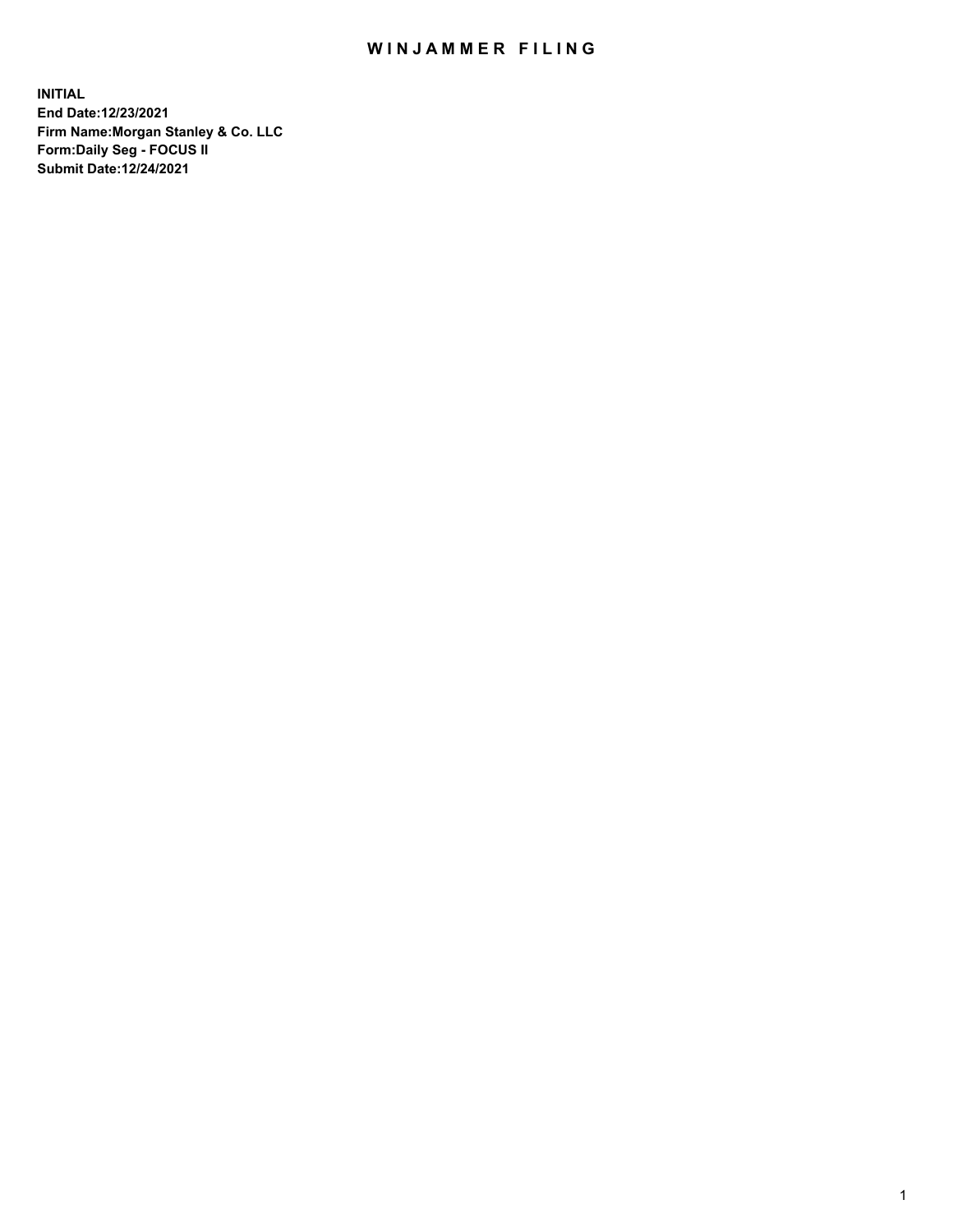**INITIAL End Date:12/23/2021 Firm Name:Morgan Stanley & Co. LLC Form:Daily Seg - FOCUS II Submit Date:12/24/2021 Daily Segregation - Cover Page**

| Name of Company                                                                                                                                                                                                                                                                                                               | Morgan Stanley & Co. LLC                               |
|-------------------------------------------------------------------------------------------------------------------------------------------------------------------------------------------------------------------------------------------------------------------------------------------------------------------------------|--------------------------------------------------------|
| <b>Contact Name</b>                                                                                                                                                                                                                                                                                                           | <b>Ikram Shah</b>                                      |
| <b>Contact Phone Number</b>                                                                                                                                                                                                                                                                                                   | 212-276-0963                                           |
| <b>Contact Email Address</b>                                                                                                                                                                                                                                                                                                  | Ikram.shah@morganstanley.com                           |
| FCM's Customer Segregated Funds Residual Interest Target (choose one):<br>a. Minimum dollar amount: ; or<br>b. Minimum percentage of customer segregated funds required:% ; or<br>c. Dollar amount range between: and; or<br>d. Percentage range of customer segregated funds required between:% and%.                        | 235,000,000<br><u>0</u><br><u>00</u><br>0 <sup>0</sup> |
| FCM's Customer Secured Amount Funds Residual Interest Target (choose one):<br>a. Minimum dollar amount: ; or<br>b. Minimum percentage of customer secured funds required:%; or<br>c. Dollar amount range between: and; or<br>d. Percentage range of customer secured funds required between:% and%.                           | 140,000,000<br><u>0</u><br><u>00</u><br>0 <sub>0</sub> |
| FCM's Cleared Swaps Customer Collateral Residual Interest Target (choose one):<br>a. Minimum dollar amount: ; or<br>b. Minimum percentage of cleared swaps customer collateral required:%; or<br>c. Dollar amount range between: and; or<br>d. Percentage range of cleared swaps customer collateral required between:% and%. | 92,000,000<br><u>0</u><br>0 Q<br>00                    |

Attach supporting documents CH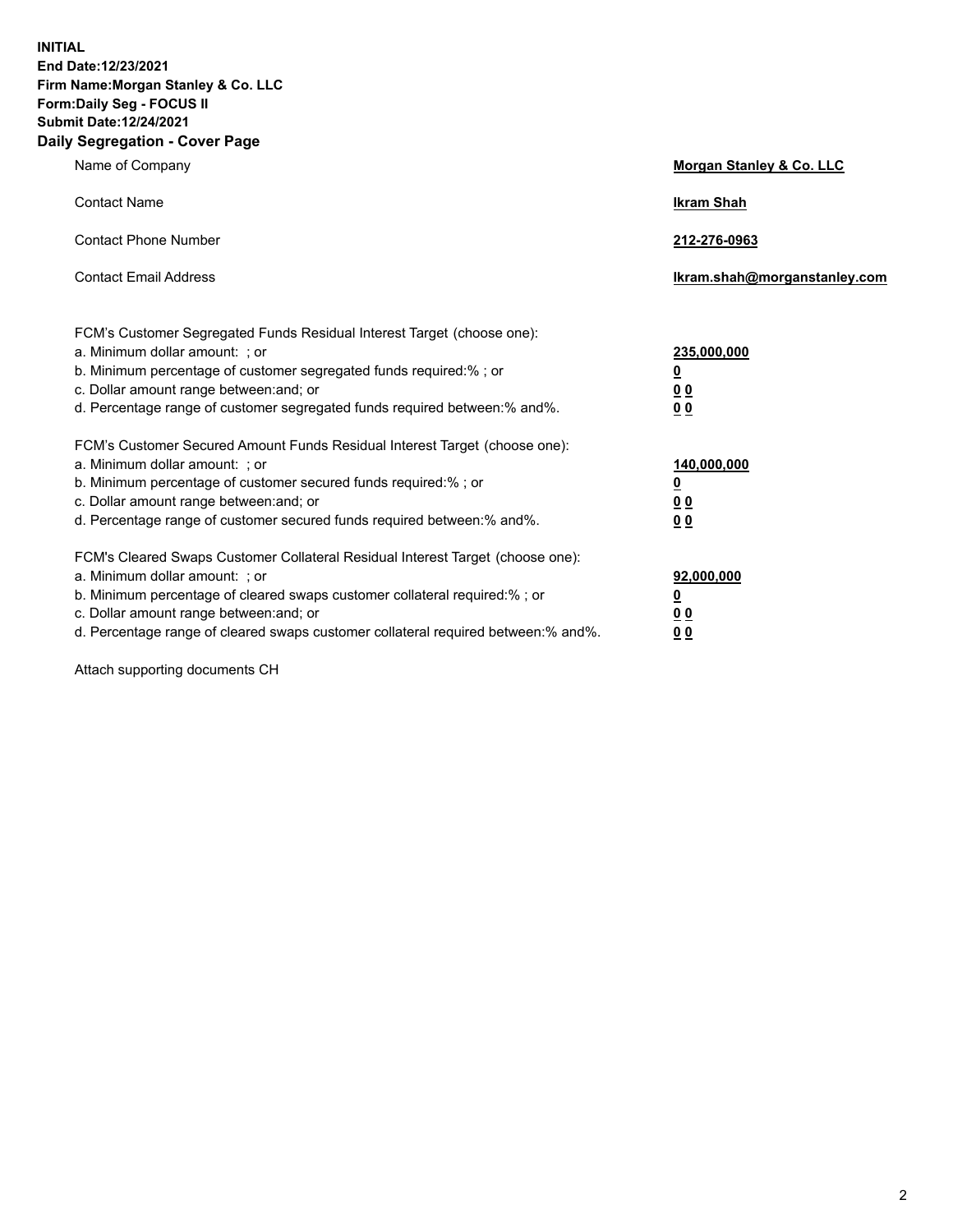## **INITIAL End Date:12/23/2021 Firm Name:Morgan Stanley & Co. LLC Form:Daily Seg - FOCUS II Submit Date:12/24/2021**

**Daily Segregation - Secured Amounts** Foreign Futures and Foreign Options Secured Amounts Amount required to be set aside pursuant to law, rule or regulation of a foreign government or a rule of a self-regulatory organization authorized thereunder 1. Net ledger balance - Foreign Futures and Foreign Option Trading - All Customers A. Cash **6,622,806,868** [7315] B. Securities (at market) **1,760,323,413** [7317] 2. Net unrealized profit (loss) in open futures contracts traded on a foreign board of trade **86,518,124** [7325] 3. Exchange traded options a. Market value of open option contracts purchased on a foreign board of trade **21,866,529** [7335] b. Market value of open contracts granted (sold) on a foreign board of trade **-18,303,860** [7337] 4. Net equity (deficit) (add lines 1. 2. and 3.) **8,473,211,074** [7345] 5. Account liquidating to a deficit and account with a debit balances - gross amount **33,966,184** [7351] Less: amount offset by customer owned securities **-32,900,429** [7352] **1,065,755** 6. Amount required to be set aside as the secured amount - Net Liquidating Equity Method (add lines 4 and 5) 7. Greater of amount required to be set aside pursuant to foreign jurisdiction (above) or line 6. FUNDS DEPOSITED IN SEPARATE REGULATION 30.7 ACCOUNTS 1. Cash in banks A. Banks located in the United States **569,597,527** [7500] B. Other banks qualified under Regulation 30.7 **301,177,751** [7520] **870,775,278** 2. Securities A. In safekeeping with banks located in the United States **454,402,153** [7540] B. In safekeeping with other banks qualified under Regulation 30.7 **77,770,248** [7560] **532,172,401** 3. Equities with registered futures commission merchants A. Cash **6,055,515** [7580] B. Securities **0** [7590] C. Unrealized gain (loss) on open futures contracts **1,569,737** [7600] D. Value of long option contracts **0** [7610] E. Value of short option contracts **0** [7615] **7,625,252** [7620] 4. Amounts held by clearing organizations of foreign boards of trade A. Cash **0** [7640] B. Securities **0** [7650] C. Amount due to (from) clearing organization - daily variation **0** [7660] D. Value of long option contracts **0** [7670] E. Value of short option contracts **0** [7675] **0** [7680] 5. Amounts held by members of foreign boards of trade A. Cash **5,979,342,202** [7700] B. Securities **1,228,151,011** [7710] C. Unrealized gain (loss) on open futures contracts **84,948,387** [7720]

- D. Value of long option contracts **21,866,529** [7730]
- 
- 6. Amounts with other depositories designated by a foreign board of trade **0** [7760]
- 7. Segregated funds on hand **0** [7765]
- 8. Total funds in separate section 30.7 accounts **8,706,577,200** [7770]
- 9. Excess (deficiency) Set Aside for Secured Amount (subtract line 7 Secured Statement Page 1 from Line 8)
- 10. Management Target Amount for Excess funds in separate section 30.7 accounts **140,000,000** [7780]
- 11. Excess (deficiency) funds in separate 30.7 accounts over (under) Management Target **92,300,371** [7785]

**0** [7305]

[7354] **8,474,276,829** [7355]

**8,474,276,829** [7360]

[7530]

[7570]

 E. Value of short option contracts **-18,303,860** [7735] **7,296,004,269** [7740] **232,300,371** [7380]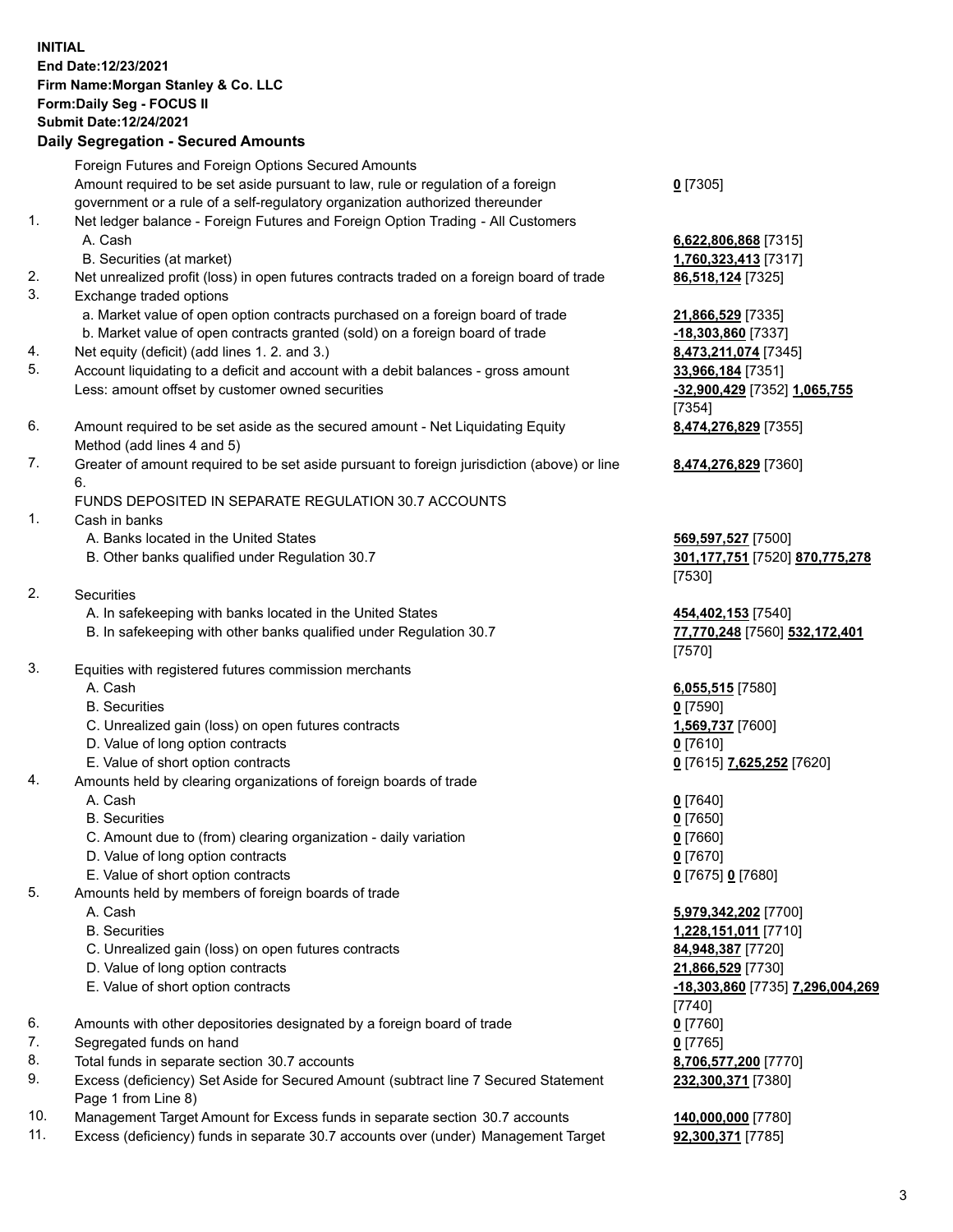**INITIAL End Date:12/23/2021 Firm Name:Morgan Stanley & Co. LLC Form:Daily Seg - FOCUS II Submit Date:12/24/2021 Daily Segregation - Segregation Statement** SEGREGATION REQUIREMENTS(Section 4d(2) of the CEAct) 1. Net ledger balance A. Cash **16,365,727,469** [7010] B. Securities (at market) **6,927,337,864** [7020] 2. Net unrealized profit (loss) in open futures contracts traded on a contract market **1,028,820,986** [7030] 3. Exchange traded options A. Add market value of open option contracts purchased on a contract market **776,587,178** [7032] B. Deduct market value of open option contracts granted (sold) on a contract market **-527,606,294** [7033] 4. Net equity (deficit) (add lines 1, 2 and 3) **24,570,867,203** [7040] 5. Accounts liquidating to a deficit and accounts with debit balances - gross amount **290,003,249** [7045] Less: amount offset by customer securities **-289,276,308** [7047] **726,941** [7050] 6. Amount required to be segregated (add lines 4 and 5) **24,571,594,144** [7060] FUNDS IN SEGREGATED ACCOUNTS 7. Deposited in segregated funds bank accounts A. Cash **2,998,816,032** [7070] B. Securities representing investments of customers' funds (at market) **0** [7080] C. Securities held for particular customers or option customers in lieu of cash (at market) **3,140,562,985** [7090] 8. Margins on deposit with derivatives clearing organizations of contract markets A. Cash **14,904,810,358** [7100] B. Securities representing investments of customers' funds (at market) **0** [7110] C. Securities held for particular customers or option customers in lieu of cash (at market) **3,634,704,523** [7120] 9. Net settlement from (to) derivatives clearing organizations of contract markets **-134,299,847** [7130] 10. Exchange traded options A. Value of open long option contracts **776,587,178** [7132] B. Value of open short option contracts **-527,606,294** [7133] 11. Net equities with other FCMs A. Net liquidating equity **12,250,147** [7140] B. Securities representing investments of customers' funds (at market) **0** [7160] C. Securities held for particular customers or option customers in lieu of cash (at market) **0** [7170] 12. Segregated funds on hand **152,070,356** [7150] 13. Total amount in segregation (add lines 7 through 12) **24,957,895,438** [7180] 14. Excess (deficiency) funds in segregation (subtract line 6 from line 13) **386,301,294** [7190] 15. Management Target Amount for Excess funds in segregation **235,000,000** [7194] **151,301,294** [7198]

16. Excess (deficiency) funds in segregation over (under) Management Target Amount Excess